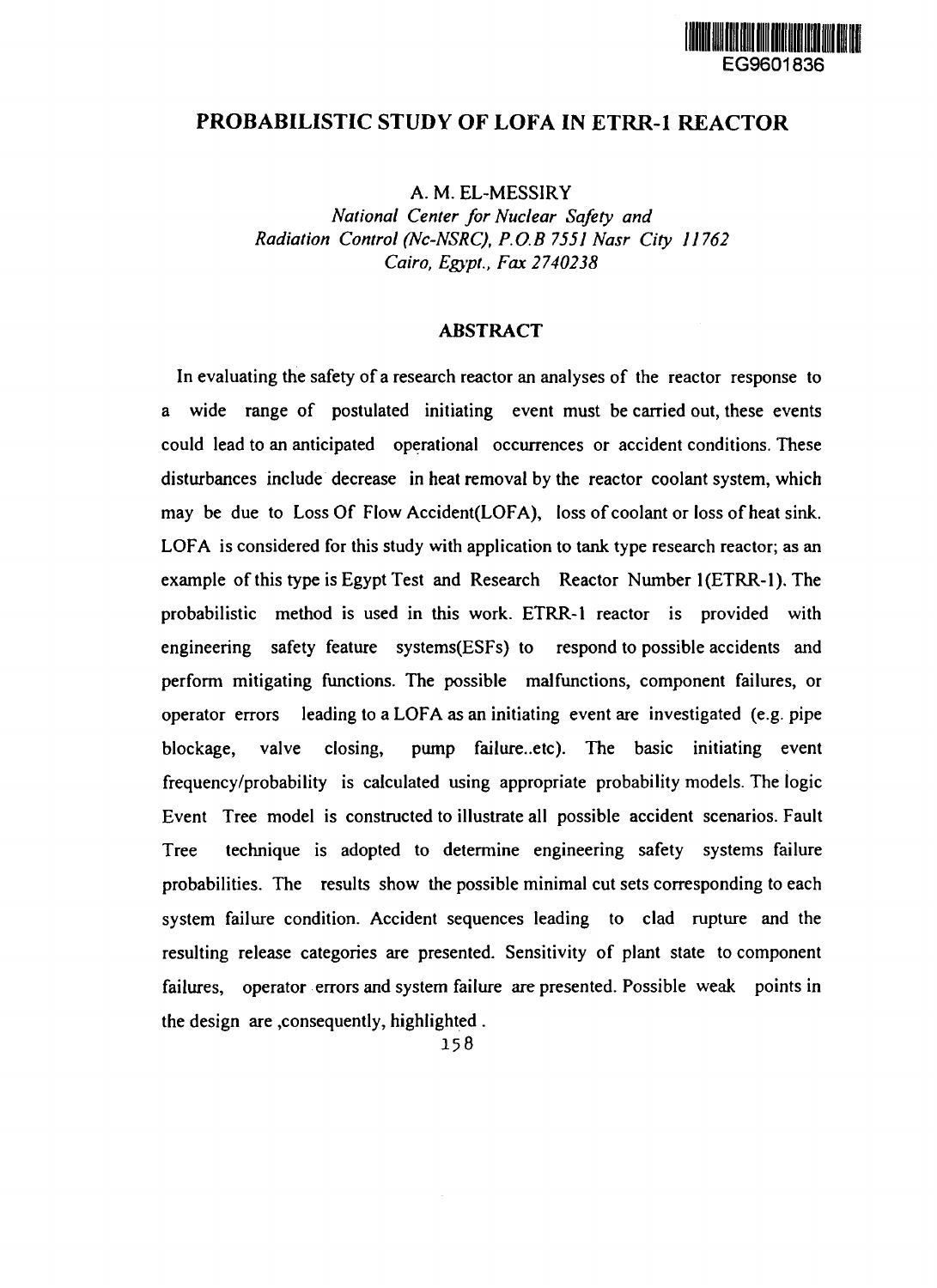#### **INTRODUCTION**

The safety analyses and the deign of the reactor are complementary processes that are carried out interactively<sup>(1)</sup>. The safety analysis is mainly used to demonstrate how the design and related operational procedure will contribute to prevention and mitigation of accident. It include analyses of the response of the reactor to a range of postulated initiating events and as a result, it provides a significant contribution to the selection of operational limits and conditions and of design specifications for components and systems, So these analyses are necessary to demonstrate that the overall risk of operation, or the safety margins are acceptable<sup>(2)</sup>.

The well accepted approach to developing a safety analysis for a research reactor is to consider limiting credible accident initiating events in a deterministic manner for estimating the possible release to the environment. The Probabilistic technique ,however, serves for: (a)evaluating which accident sequences are of higher likelihood and for (b)evaluating relative risk ranking. As a consequence it serves for identifying which sequence will result in highest risk. Such sequence will then be analyzed using the deterministic approach referred to above. In addition through probabilistic technique one can: (a)identify hidden weakness of the design, (b) quantify the value of possible improvement or modification<sup>(3)</sup>. The event tree serves as a logic model to combine system success and failure probabilities with the probability of a postulated initiating event occurring<sup>(4)</sup>. The system failure probabilities are derived through the use of Fault Trees. Fault Tree analysis is a systematic procedure used to examine systems in order to determine component failure modes and other events, that can individually or in combination with each other cause system failure<sup>(5)</sup>.

Nuclear reactors are provided with various engineering safety features (ESFs) such as Reactor shutdown system, Core cooling system and Fission product Confinement system<sup>(6)</sup>. With all ESFs operating at their minimum design basis, accident sequence probability is quite small, but with any one or all of the ESFs not performing their designed function, a broad spectrum of accident sequences can occur, each with a probability and consequences dependent on the operability state of the various ESFs.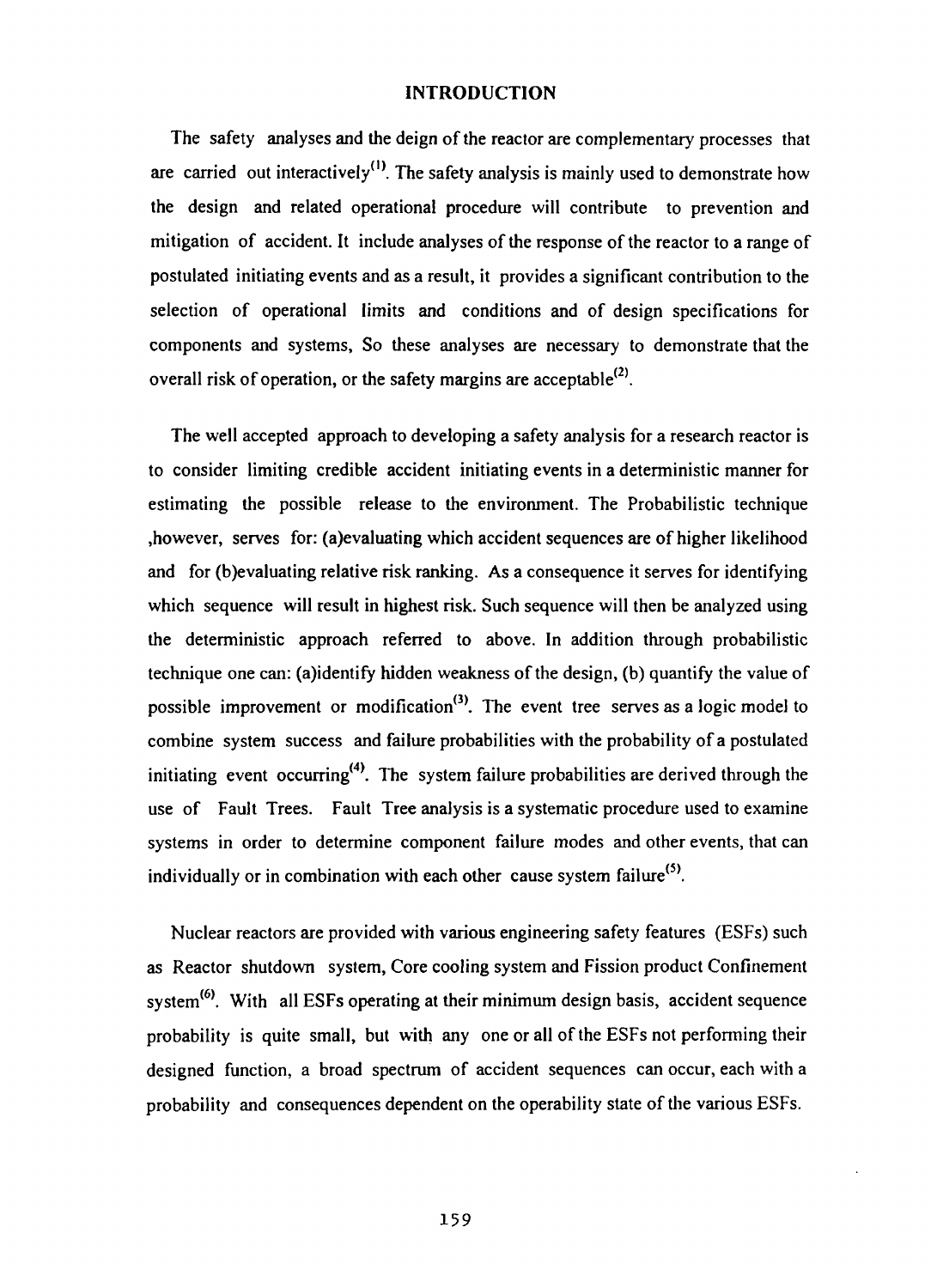Disturbances which may occur in a reactor life time include: decrease in heat removal by reactor cooling system, loss of heat sink, loss of electric power supply and *reactivity* insertion accident<sup> $(7.8)$ </sup>. The main contribution of the loss of heat removal are Loss of Flow Accident 'LOFA' or Loss of Coolant Accident 'LOCA'. The objective of the present work is to investigate the LOFA. Such accident refer to partial or total loss of forced flow, the total loss of flow will be presented.

#### **SYSTEM DESCRIPTION**

## **1-Primary Cooling Circuit**

Fig.(l) represents the Primary Core Cooling Circuit 'PCCS' and Table 1 contains description of the circuit valves<sup>(9)</sup>. The circuit contains: 5 centrifugal pumps connected in parallel; two operating and three standby, 2 heat exchanger (H.E) connected in series, dearator, ion exchange filter(IEF), and pipe line. The flow(860 m3/hr) circulates through the reactor core in downward direction then into the outlet pipe (OL), 350 mm diameter. Part of the flow (10 m3/hr) is directed to IEF, the diverted flow leaves the filter to connect the second return line(RL2) ,200 mm in diameter, then to the reactor middle tank. The main flow is drived by the pumps and delivered to the first H.E and then to the second H.E, the flow leaving the H.E goes to the main return line(RL1) towards the reactor middle tank. Part of the flow(15%) is directed to the deaerator after which it joins the second return line towards the reactor middle tank.

**Table 1 Valve description of** P.C.Cs.

| Valve no.        | Description     | Normal position |  |
|------------------|-----------------|-----------------|--|
| 1,2,3,4,5,17     | Motor operated  | Normally opened |  |
| 6,7,8,9,10,18,19 | Manual operated | Normally opened |  |
| 25, 26, 27, 35   | Motor operated  | Normally closed |  |
| 28,29,30         | Manual operated | Normally closed |  |
|                  |                 |                 |  |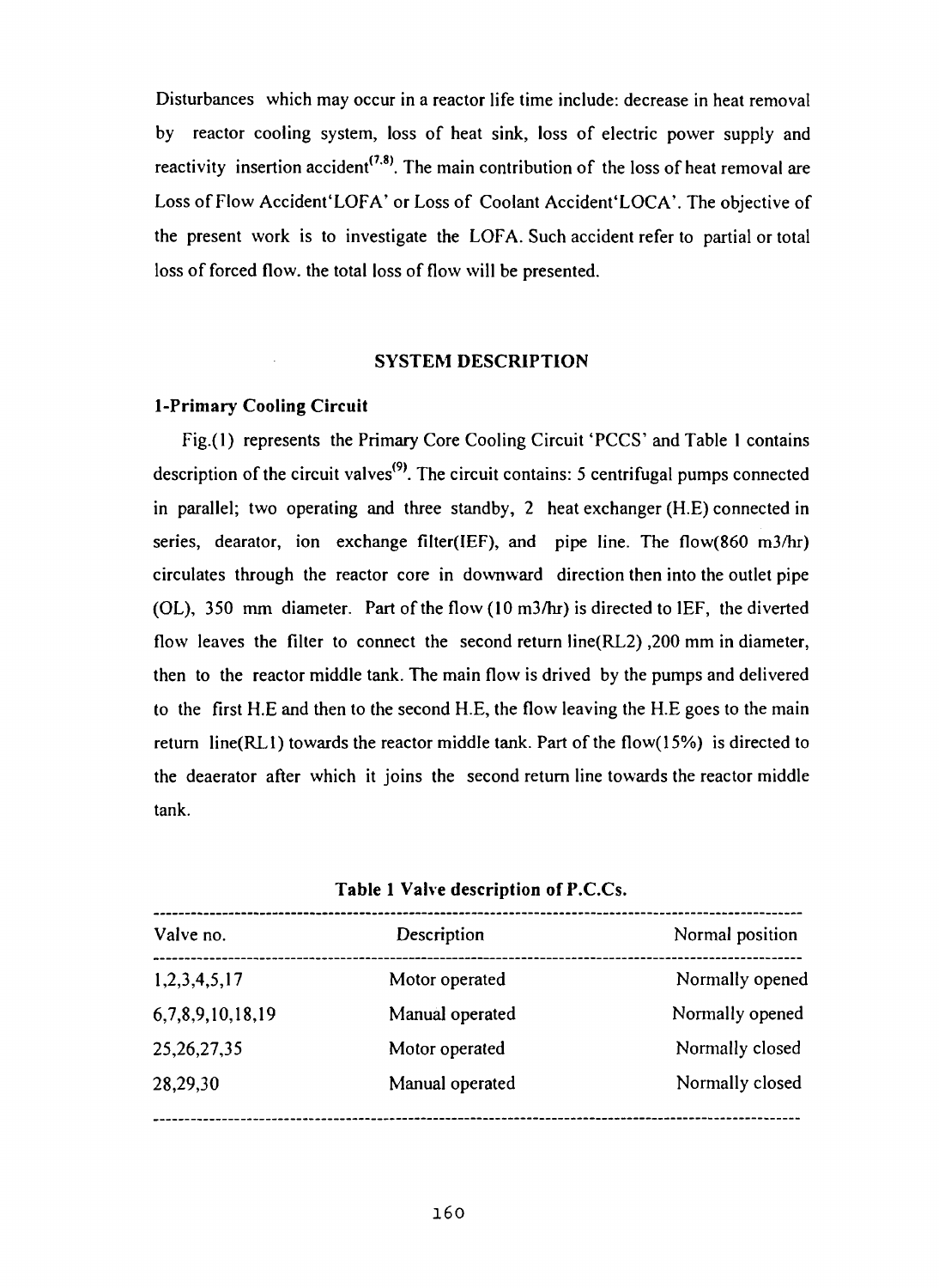

FIG < 1) FIRST CIRCUIT LINE DIAGRAN

Ms. & Baster Shatdom Circult

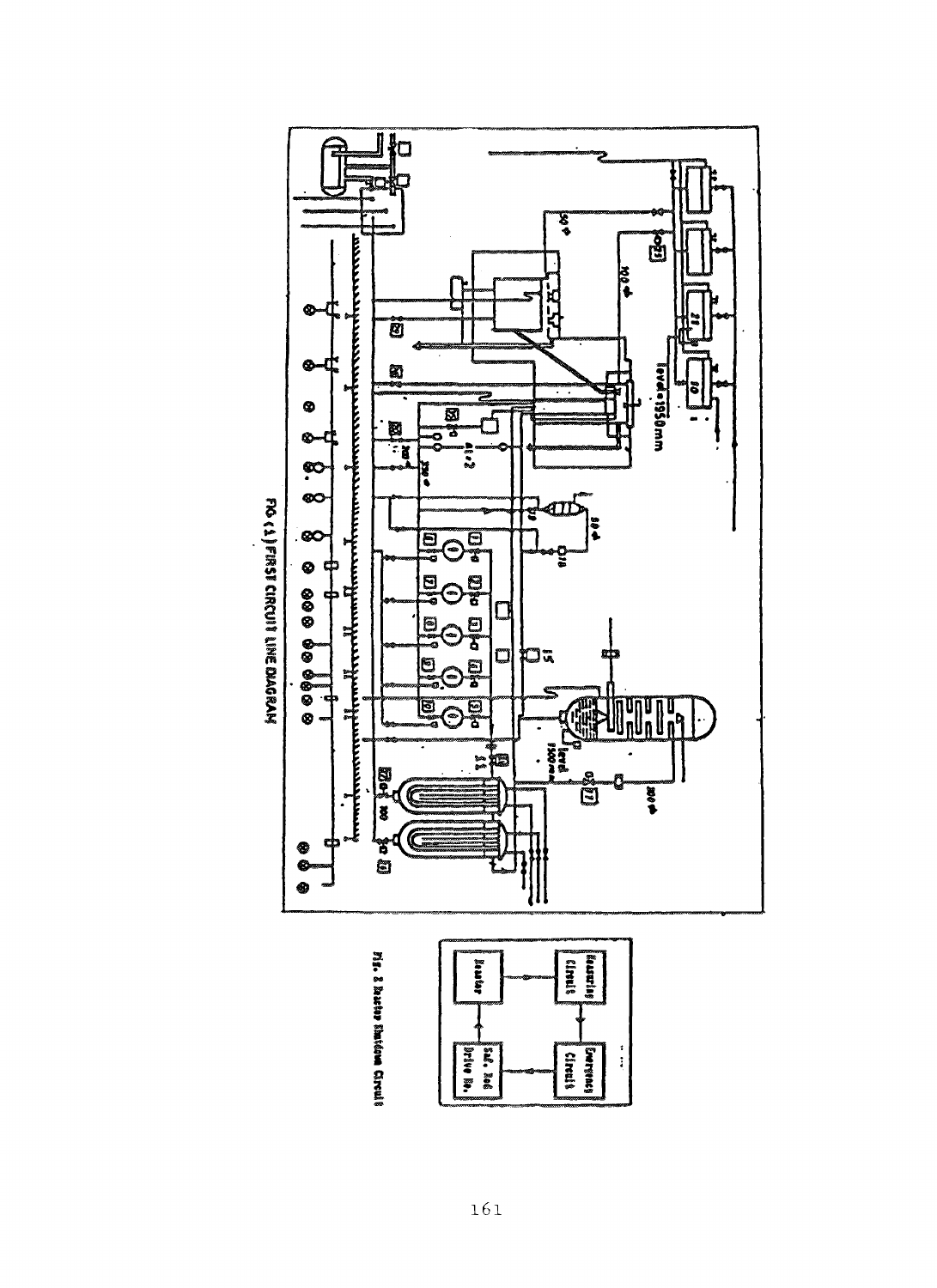### **2-Shutdown System**

The reactor shutdown system(RSD) fig.2 consists of measuring channels, emergency logic circuit and safety rod drive mechanism<sup>(9)</sup>. The safety rod mechanism fig. 3 consists of 48v D.C. motor, electromagnet, drum, connecting gears and change over switch. The safety rod configuration inside the core is shown in fig. 4. A safety rod is withdrawn by its own motor at a speed of 2cm/sec at normal operation during start up, and is hold in its upper position by the electromagnet. In case of emergency shutdown(SCRAM) the rods are dropped under the force of compressed spring, and its weight within 0.2 sec. In normal shutdown the rods are inserted at a speed of 2.0 cm/sec.

#### **3-Confinement System**

The confinement system consists of:-

a- the reactor hall structure b-the ventilation system

### **a-The reactor hall**

the reactor hall has dimension of  $30.5 \times 21.5 \times 19.95$ m. Access to the hall is through 5 staircases; 2 in the first floor, 2 in the second floor, and one in the third floor. All access are provided with sealed door. The glass windows of the reactor hall are sealed by past and are never opened. The opening for access for large object is provided with a sealed double door. The walls on the side of the hall building are made of 1.0 m thick concrete, the thickness of other walls is 0.5 m, the roof is vaulted shape reinforced concrete with tie.

## **b-Ventilation** System

It is installed ,see fig. 5, to remove radioactive gases from the areas above and under the reactor, the pump room, and the hot cells, via air rarefaction. It includes 6 groups of ventilators, ventilation control room, and stack of 43 m height. Each group contains two ventilators(blowers) one is working and the other is stand by, two electric valves are installed before and after each ventilator. No air filter nor iodine traps are included in the system.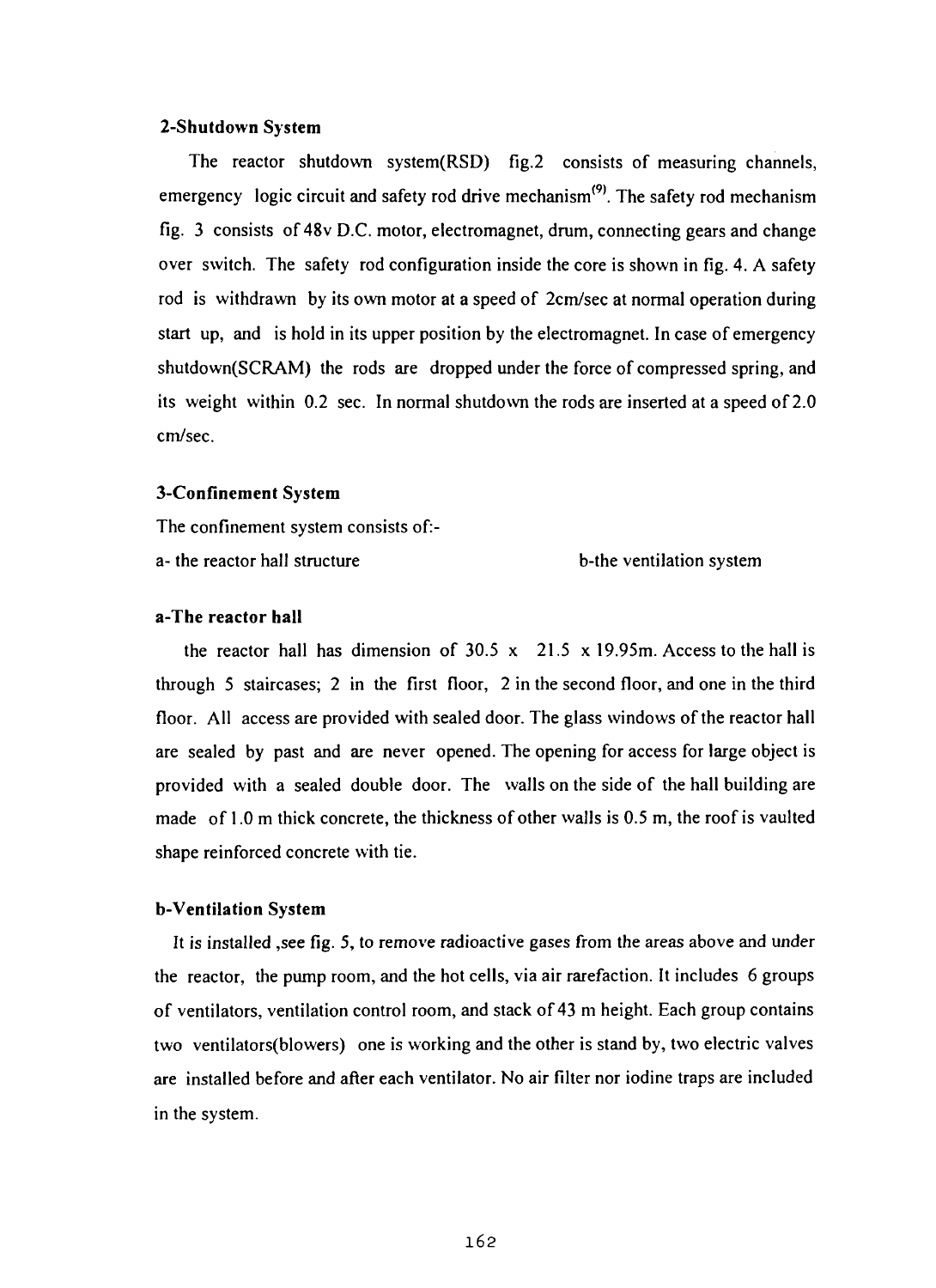

Fig. 3 Safety Red Mechanism



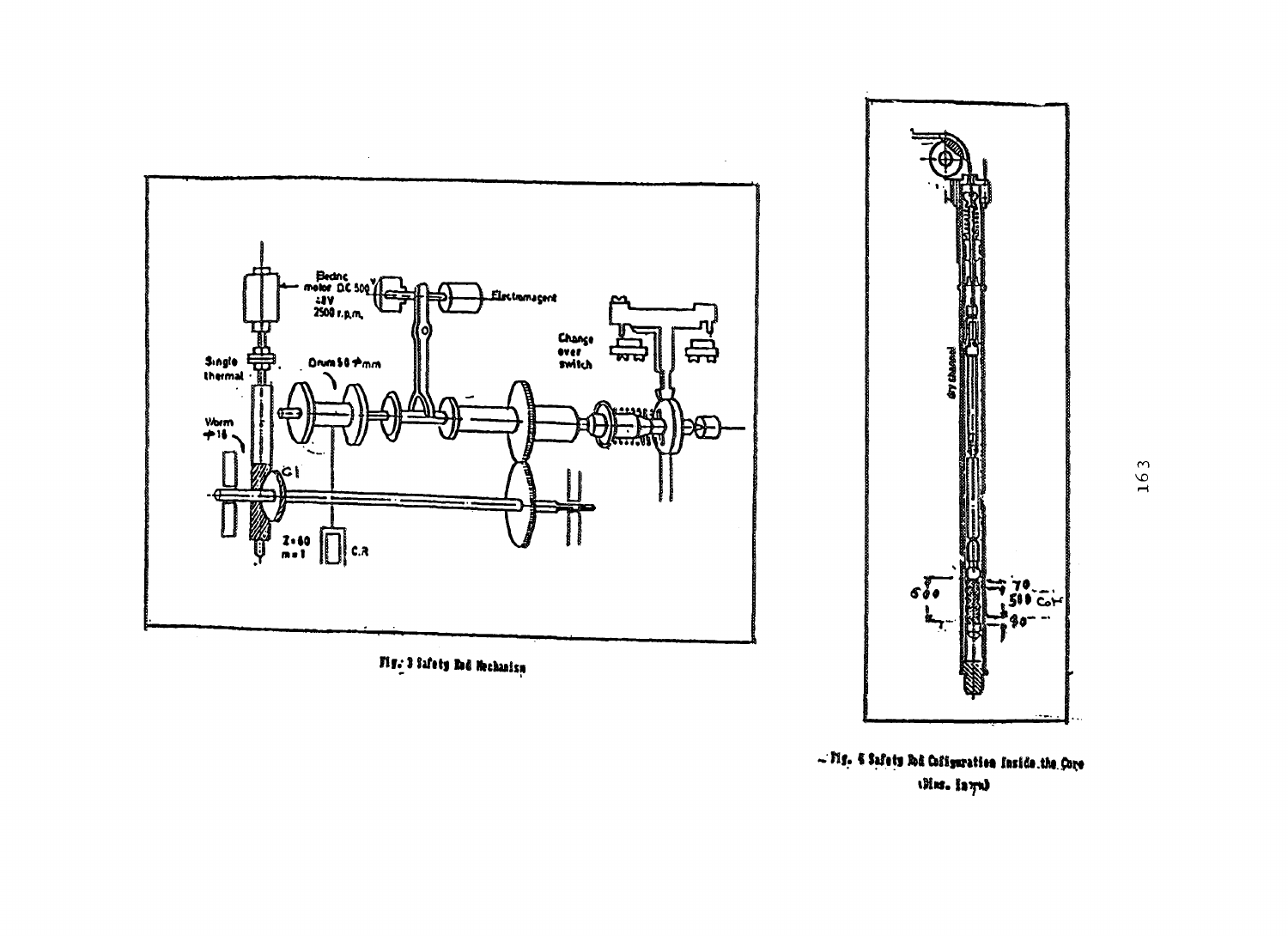#### **LOGICAL MODEL**

### **a-Event Tree**

Event Tree is constructed in fig. 10 for total loss of flow accident. The basic event annual probability (TLOFA) is calculated in the next section. The reactor shutdown system(RSD) is activated by a scram signal if the flow is reduced by amount 20% of its nominal value. As analyzed in <sup>(10)</sup>, the decay heat liberated after shutdown is transferred to the surrounding air across the H.Es via loop natural (NCC) at a rate of 10,600 Kcal/hr. Following a TLOFA The average core clad temperature reaches 47  $^{\circ}$ c after  $100$  sec from reactor shutdown<sup> $(11)$ </sup>. On the other hand if NCC outside the core is unavailable the decay heat is transferred through pool natural circulation into reactor water tank<sup>(10)</sup>, under this condition the core water temperature reaches the boiling point 90.4  $\degree$ c after 70 hrs from reactor shutdown. If the RSD failed, the average clad temperature reaches 125  $^{\circ}$ c at 30 sec from the failure of the system. This accident at power condition can develop dry out, clad rupture and release of radioactive material into cooling water. In the above cases the confinement ventilation system is required to function.

### **b-Fult Tree**

The block diagrams illustrating the safety rod mechanism, reactor core cooling system, ventilation system, and reactor hall are shown in figs. 6,7,8 and 9, while the corresponding fault trees are given in figs. 11,12,13 and 14. The main contribution of failure of RSD are no scram signal, break of the gears; break of the spring, break of the drum, energizing of the electromagnet, cut of the probe, blockage of the dry channel. The failure of NCC may due to closing of the valves vl;v2;v6;v7;vl 1, failure of pumps p1 and p2, blockage of the outlet pipeline OL, blockage of the main return pipeline RL1, H.E.I blockage or H.E.2 blockage. The failure of the confinement ventilation system may occur as a result of closing of duct opening, fan failure, blower failure, stack closed or duct break. The reactor hall building insulation system BS fails if any of the five doors or the main door is not closed perfectly, or break of the hall windows.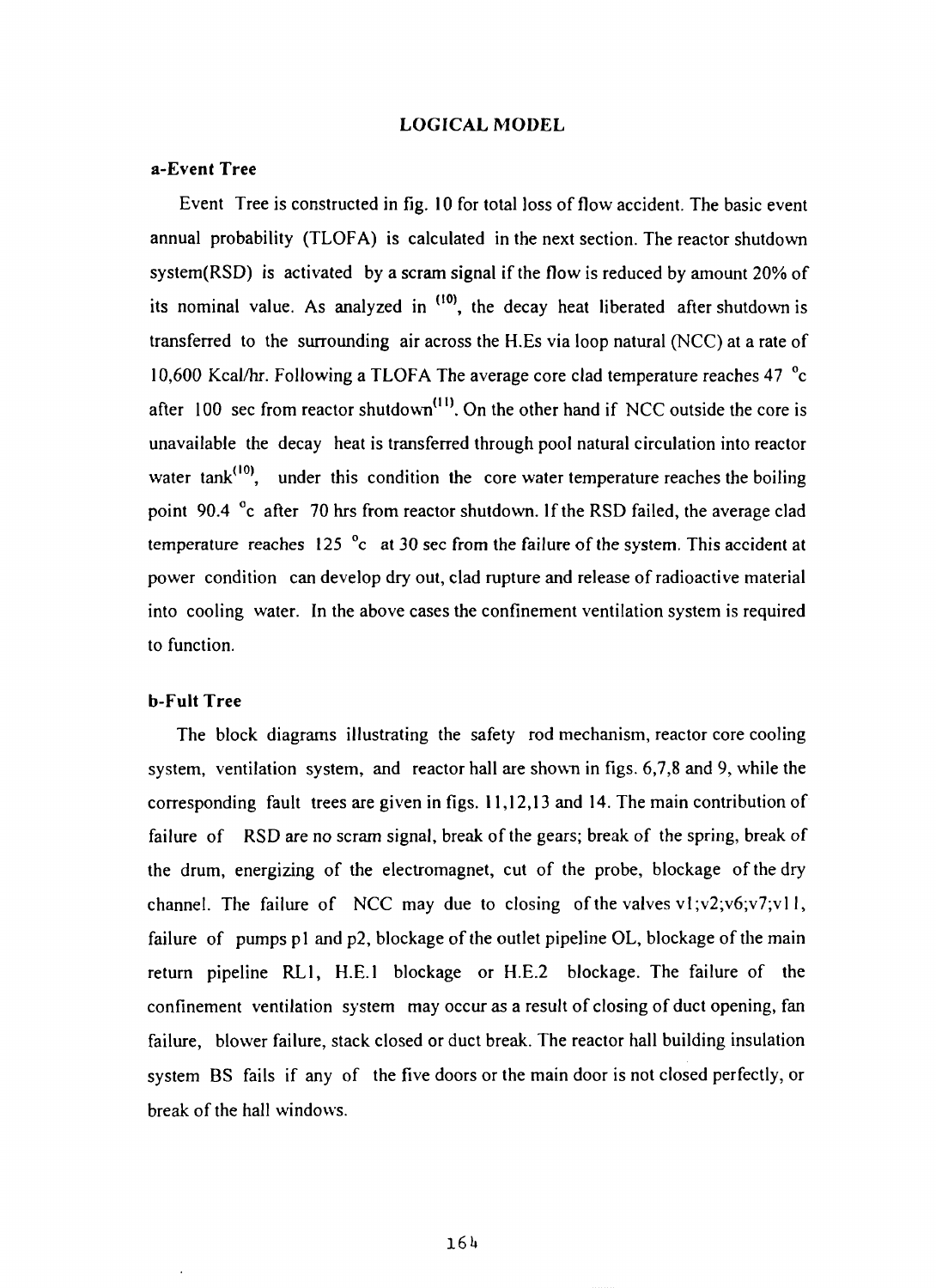

Fig. 5 Ventilation System



Fig. 6 Block Digram of The Reactor Cooling Circuit



Fig. 7 Block Diagram of The Safety Rod Mechanism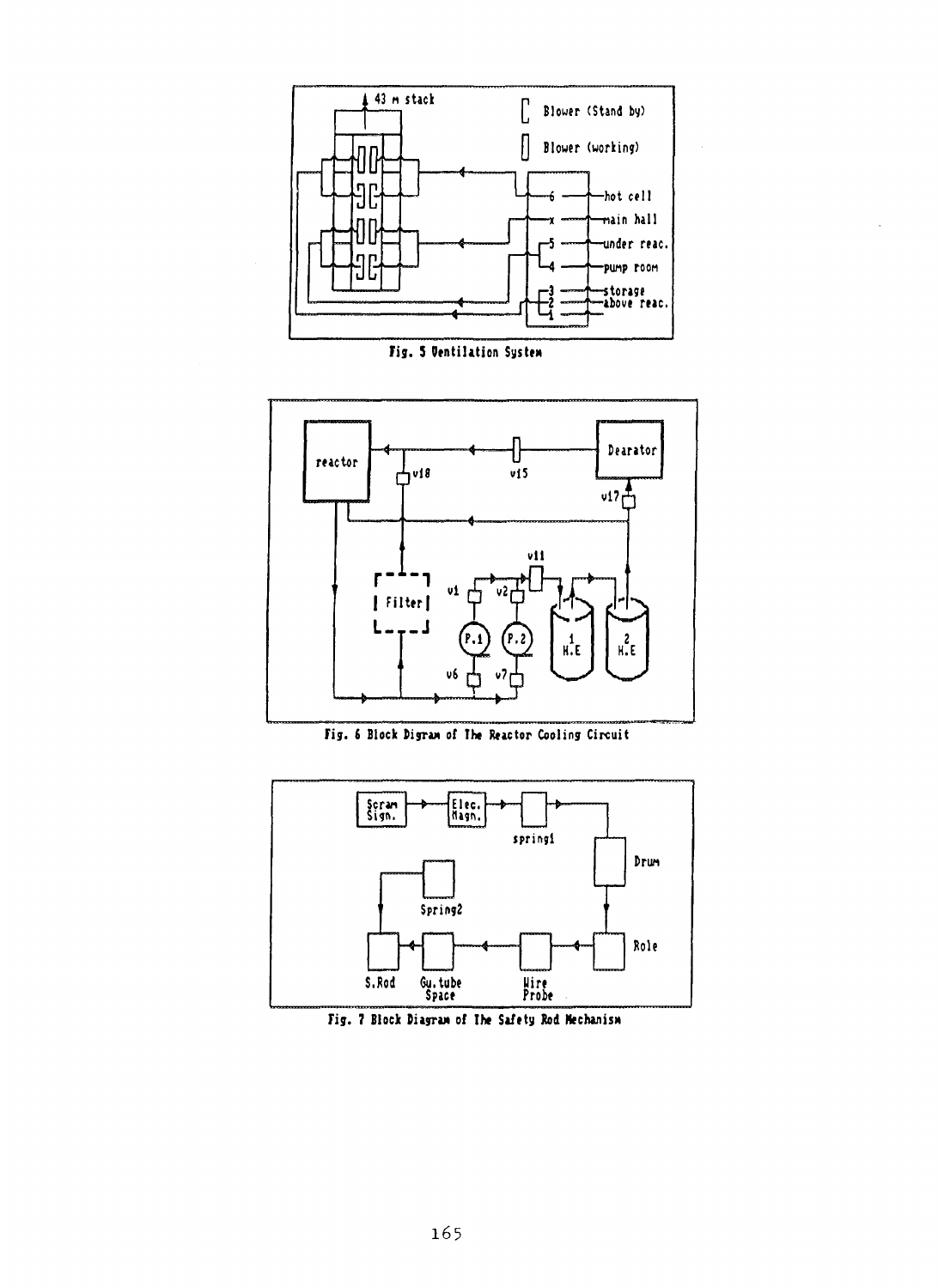

Fig. 10 TOTAL LOSS OF FLOW



FIG. 11 RSD FAULT TREE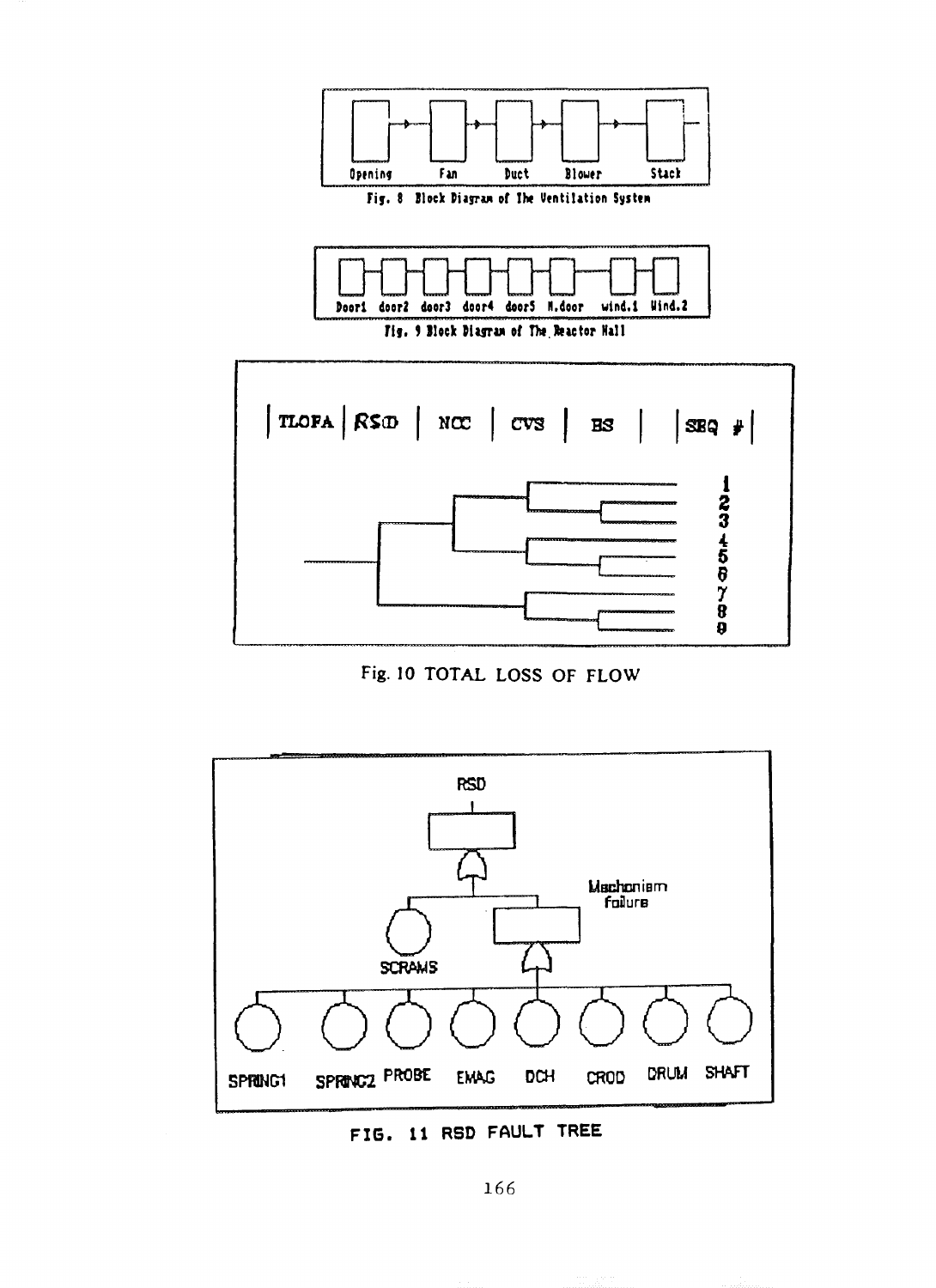

FIG. 12 NCC FAULT TREE



FIG. 13 CVS FAULT TREE



FIG. 14 BS FAULT TREE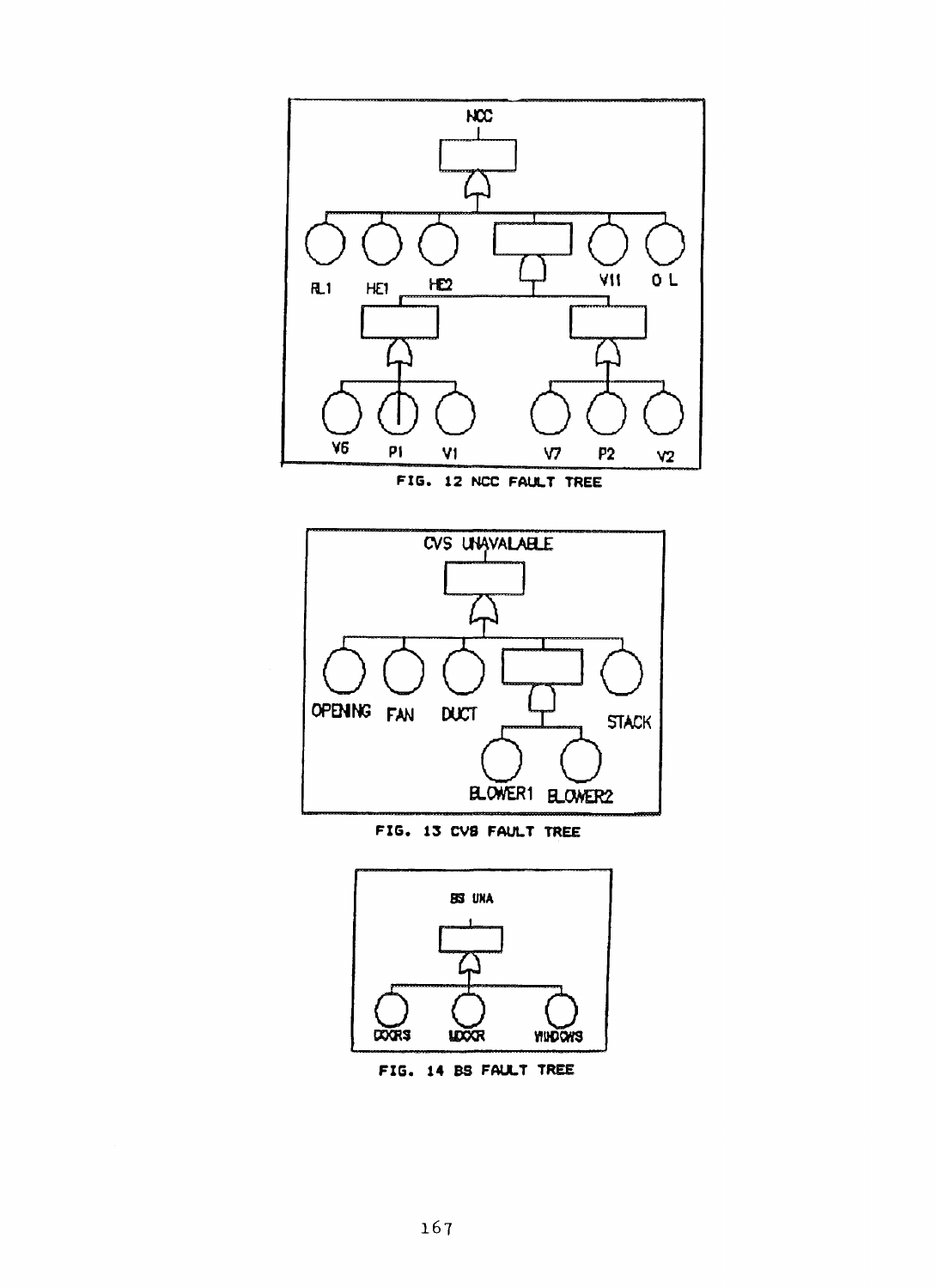# CALCULATION

The total loss of flow basic event(TLOFA) may arise due to:-

| 1-superior valve closing | 2-pump failure  |
|--------------------------|-----------------|
| 3-pipe blockage          | 4-H.E. blockage |

# 1-Superior valve closing

As given in table 1 the valves 6, 7 and 11 are manually operated and normally opened. The valves 1 and 2 are motor operated and normally opened. During normal operation the accessibility of operator to pump room is prevented, so closing of manual valves 6,7 and 11 due to human error is impossible. The reactor cycle is 48 hrs/2 weeks then,

| The annual operating time(to) = $1248$ hrs,                                     | (1) |
|---------------------------------------------------------------------------------|-----|
| From reference <sup><math>(12)</math></sup> we have:-                           |     |
| manual valve failure rate (vlam)=8.9 E-8 /hr                                    | (2) |
| and using the commutative probability formula:-                                 |     |
| $p = 1 - exp(-vlam * to),$                                                      | (3) |
| therefore:-                                                                     |     |
| $p(v6) = 1.1107$ E-4.                                                           | (4) |
| The manual valves $v6$ , $v7$ , $v11$ are identical.                            |     |
| For motor operator valves 1 or 2 the failure rate is given by <sup>(12)</sup> , |     |
| $vlam=2.7E-7/hr$ ,                                                              | (5) |
| therefore:-                                                                     |     |
| $p(v1)=3.369$ E-4.                                                              | (6) |

# 2-pump failure

The pump failure may be due to failure of pump motor, failure of pump coupling, or failure of pump control logic. From reference <sup>(12)</sup> we have:the pump failure rate =  $1.5 E-5$  /hr, (7) therefore:-

$$
p(p1) = p(p2) = 1 - \exp(-1.5 E - 5 \cdot 1248) = 1.8546 E - 2.
$$
 (8)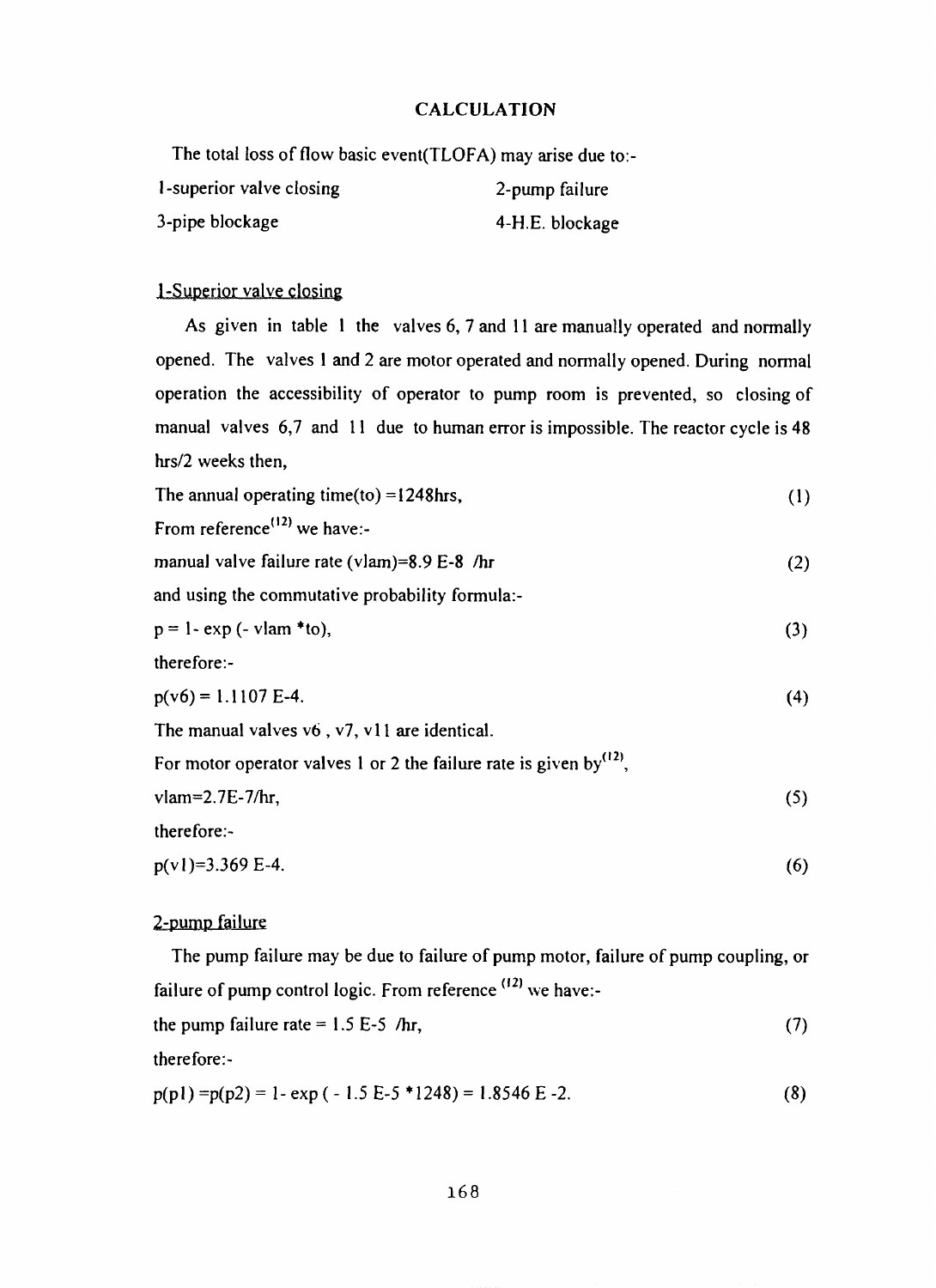# 3-pipe and heat exchanger blockage

The blockage of pipes or heat exchanger by human error is responsible for this event, this may occur during maintenance, It is assumed, while the primary circuit is opened for maintenance, an object may slip or fall inside. If we consider $^{(12)}$ :-

rate of human error per operation =  $1.0 E - 3$ , (9)

$$
annual maintenance frequency = 1, \tag{10}
$$

therefore ;-

| p(pipe block or H.E block) = $1.0 E-3 \cdot 1 = 1.0 E-3$ , | (11) |
|------------------------------------------------------------|------|
|------------------------------------------------------------|------|

$$
p(OL) = p(RL1) = p(H.E1) = p(H.E.2) = 1.0 E - 3
$$
, and (12)

$$
p(PL1)=p(PL2)=p(p1)+p(v6)+p(v1)=1.89939 E-2
$$
\n(13)

Then the TLOFA can be calculated as follows.-

 $p(TLOFA) = p(RL1) + p(HE1) + p(HE2) + p(v11) + p(OL) + p(PL1*PL2)$  (14)

 $p(TLOFA) = 4.4718 E - 3$  (15)

#### **RESULTS AND DISCUSSIONS**

Using the PSAPACK code<sup>(12)</sup> with the constructed fault trees(fig. 11,12,13 and 14), the failure probabilities and the minimal cut sets of order 1 or 2 for the systems RSD, NCC, CVS, and BS are given in table 2. The obtained top event probabilities of the previous ESFs, the system event tree, and the postulated basic event frequency of occurance of TLOFA are processed by the code, nine accident sequences were obtained. The results are stated in table 3 with emphasize on clad failure probability and release category.

From above results we reached to :-

1-The reactor system is unaffected, if total loss of flow occur, in condition that it is scrammed, natural circulation is available through the primary circuit, and ventilation system is working.

2-If the reactor scrammed due to TLOFA , both NCC and CVS are not available , the radioactivity level inside reactor hall may increase above normal level with probability of order 2.0E-5 and with probability 1.3E-7 outside reactor building.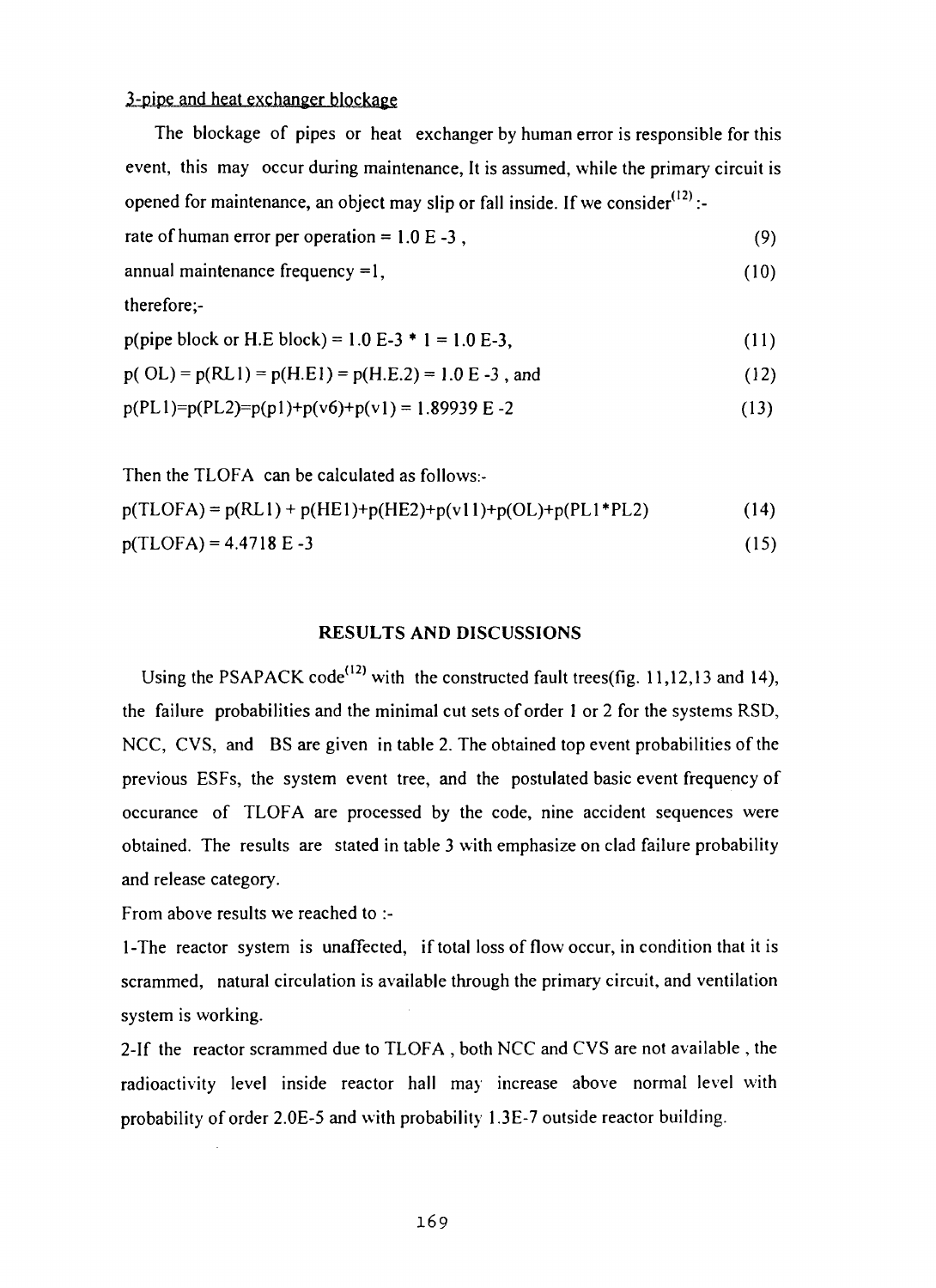3-If the reactor doesn't scrammed due to TLOFA and the CVS is unavailable, the clad rupture may occur the reactivity level increases to above normal condition in the restricted areas with probability of .02

4-The worst scenario for TLOFA occur when the reactor doesn't scrammed and both CVS and BS are fail, the radioactivity level increases in and outside reactor hall with probabilities of 7.8E-5 and 5E-7 respectively

5-Main contribution to TLOFA is due to pump failure and human error

6-The loss of main electric power supply is not considered as a cause of component failures. It will be investigated separately in future work.

7- Radio active removal components(filters) have to be added into The CVS

| System     | <b>Probability</b> | No of Mes <sup>t</sup> of order 1 | No. of Mes of order 2. |
|------------|--------------------|-----------------------------------|------------------------|
| <b>RSD</b> | .02                | 9                                 |                        |
| <b>NCC</b> | .0052              | 5                                 | 9                      |
| <b>CVS</b> | .0039              | 4                                 |                        |
| <b>BS</b>  | .0064              | 3                                 | ۰                      |

**Tnhlc 2 Failure Probability of F,.S.Fs**

\* Minimal cut sets

### Definition of the number of Mcs

No 6 (Failure of: Probe-Electro magnet-Spring-Scram signal-Guide tube-Control rod-C.R. spring-Drum-Shaft)

No 5 (Failure of: Return pipe-First H.E.- Second H.E.-Output pipe-Valve 11)

No 9 (Failure of: Pipel and pipe2 -Valve2 and pipe 1-Pipe 2 and valve 6-Pipe 2 and valvel-Valve7 and Pipel- Valve7 and Valve6 - Valve2 and Valve6 - Valve2 and Valve1 - Valve7 and Valve1)

No 4 (Failure of: Fan- Opening- Stack- Duct)

No 1 ( Failure of: Blower1 and blower2)No 3 (Failure of: Doors-Windows-Main door)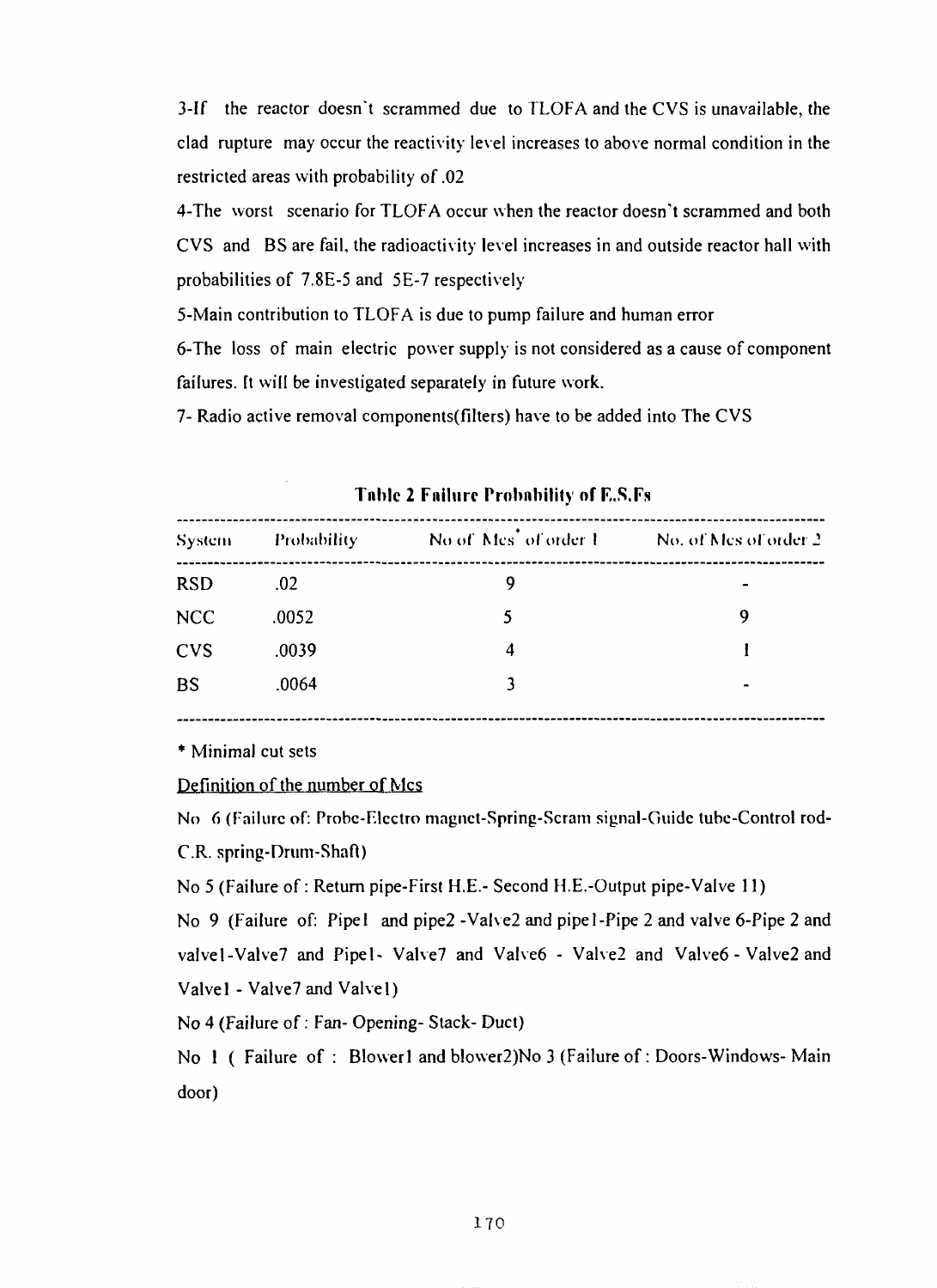| no    | Sequence Probability | Clad<br>Rupture | <b>Release Category</b>                              |
|-------|----------------------|-----------------|------------------------------------------------------|
| $1 -$ |                      | No              | Normal Operation, No release                         |
| $2 -$ | .0039                | N <sub>o</sub>  | Small R.A. level increase for operator*              |
| $3-$  | $2.5E-5$             | N <sub>o</sub>  | Small R.A. level increase for operator and reactor   |
|       |                      |                 | site                                                 |
| 4-    | .0052                | No.             | No R.A. level increase for operator and small        |
|       |                      |                 | increase for public <sup>**</sup> after 70 hrs       |
| $5 -$ | $2.0E-5$             | No              | Medium R.A. level increase for operator after 70hr   |
| 6-    | $1.3E-7$             | N <sub>o</sub>  | Medium R.A. level increase for operator and          |
|       |                      |                 | reactor site*** after 70 hrs                         |
| $7 -$ | .02                  | <b>Yes</b>      | Large R.A. level increase for public after 30 sec    |
| 8-    | $7.8E - 5$           | Yes             | Large R.A. level increase for operator after 30 sec  |
| 9-    | 5E-7                 | Yes             | Large R.A. level increase for and reactor site after |
|       |                      |                 | 30 sec                                               |

# **Table 3 Sequence Probability and** Release Category\*

+ It is should be noted that the release categories are obtained when there is no radioactive removal filters as part of the CVS.

\*operator refer to restricted areas as reactor hall and pump room

\*\* public refer to people outside reactor site and in the region of down flow stream from stack

\*\*\* reactor site refer to areas outside reactor hall and in the site location

#### **REFERENCES**

(1) IAEA; "Safe Operation and Design of Critical Assemblies and Research Reactors"; Safety Series no 35; Vienna; Austria; 1984.

(2) IAEA; "The Safety Assessment of Research Reactors and preparation of the Safety Analysis Report" ; Safety Guide no 35-G1; Vienna; Austria; 1993.